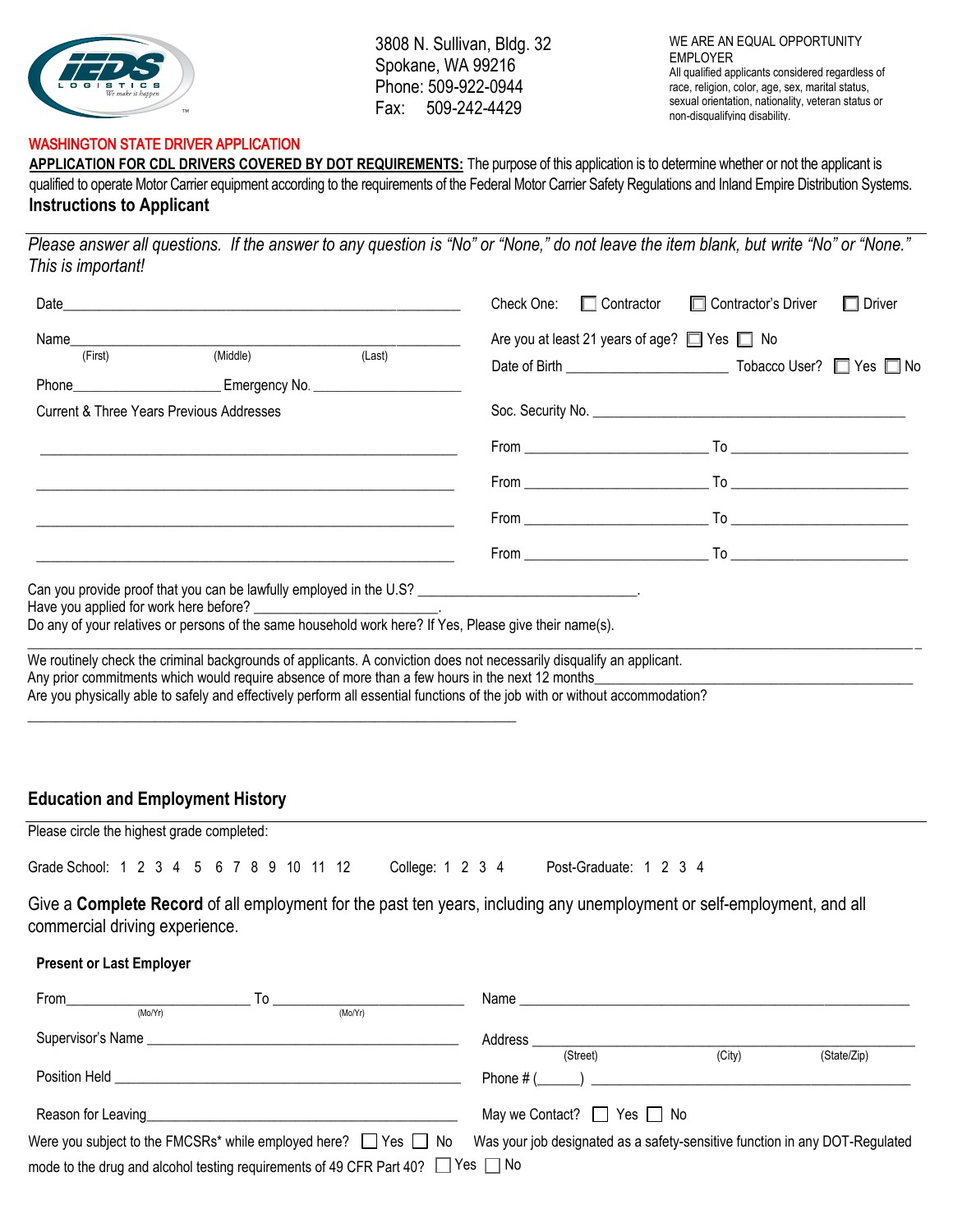## **Next Previous Employer**

| $From \n\n(Mo/Yr) \n\n(Mo/Yr) \n\n(Mo/Yr) \n\n(Mo/Yr)$                                                                                                                                                                                                                                   |                                                         |                         |                                      |                                     |                                                                             |
|------------------------------------------------------------------------------------------------------------------------------------------------------------------------------------------------------------------------------------------------------------------------------------------|---------------------------------------------------------|-------------------------|--------------------------------------|-------------------------------------|-----------------------------------------------------------------------------|
|                                                                                                                                                                                                                                                                                          |                                                         |                         |                                      |                                     |                                                                             |
|                                                                                                                                                                                                                                                                                          |                                                         | Address <sub>____</sub> | (Street)                             | (City)                              | (State/Zip)                                                                 |
|                                                                                                                                                                                                                                                                                          |                                                         |                         |                                      |                                     |                                                                             |
|                                                                                                                                                                                                                                                                                          |                                                         |                         |                                      |                                     |                                                                             |
| Were you subject to the FMCSRs* while employed here? Some Yes Some Was your job designated as a safety-sensitive function in any DOT-Regulated<br>mode subject to the drug and alcohol testing requirements of 49 CFR Part 40? $\Box$ Yes $\Box$ No                                      |                                                         |                         |                                      |                                     |                                                                             |
| <b>Next Previous Employer</b>                                                                                                                                                                                                                                                            |                                                         |                         |                                      |                                     |                                                                             |
| $From $ $To $ $(MoYt)$ $NoYt)$                                                                                                                                                                                                                                                           |                                                         |                         |                                      |                                     |                                                                             |
|                                                                                                                                                                                                                                                                                          |                                                         |                         | Address (Street) (C                  |                                     |                                                                             |
|                                                                                                                                                                                                                                                                                          |                                                         |                         |                                      | (City)                              | (State/Zip)                                                                 |
|                                                                                                                                                                                                                                                                                          |                                                         |                         |                                      |                                     |                                                                             |
| Were you subject to the FMCSRs* while employed here? $\Box$ Yes $\Box$ No<br>mode subject to the drug and alcohol testing requirements of 49 CFR Part 40?<br><b>Next Previous Employer</b>                                                                                               |                                                         | $\Box$ Yes $\Box$ No    |                                      |                                     | Was your job designated as a safety-sensitive function in any DOT-Regulated |
| $From $ To $_{(MoYr)}$ To $_{(MoYr)}$                                                                                                                                                                                                                                                    |                                                         |                         |                                      |                                     |                                                                             |
|                                                                                                                                                                                                                                                                                          |                                                         |                         | Address (Street)                     | (City)                              | (State/Zip)                                                                 |
|                                                                                                                                                                                                                                                                                          |                                                         |                         |                                      |                                     |                                                                             |
|                                                                                                                                                                                                                                                                                          |                                                         |                         | May we Contact? $\Box$ Yes $\Box$ No |                                     |                                                                             |
| Were you subject to the FMCSRs* while employed here? $\Box$ Yes $\Box$ No<br>mode subject to the drug and alcohol testing requirements of 49 CFR Part 40?<br><b>Next Previous Employer</b>                                                                                               |                                                         | $\Box$ Yes $\Box$ No    |                                      |                                     | Was your job designated as a safety-sensitive function in any DOT-Regulated |
| From                                                                                                                                                                                                                                                                                     | $\frac{1}{\sqrt{10}}$ To $\frac{1}{\sqrt{100}}$ (Mo/Yr) |                         |                                      |                                     |                                                                             |
|                                                                                                                                                                                                                                                                                          |                                                         |                         |                                      | Address (Street) (City) (State/Zip) |                                                                             |
|                                                                                                                                                                                                                                                                                          |                                                         |                         |                                      |                                     |                                                                             |
|                                                                                                                                                                                                                                                                                          |                                                         |                         | May we Contact? $\Box$ Yes $\Box$ No |                                     |                                                                             |
| Were you subject to the FMCSRs* while employed here? $\Box$ Yes $\Box$ No<br>mode subject to the drug and alcohol testing requirements of 49 CFR Part 40?                                                                                                                                |                                                         | $\Box$ Yes $\Box$ No    |                                      |                                     | Was your job designated as a safety-sensitive function in any DOT-Regulated |
| <b>Next Previous Employer</b>                                                                                                                                                                                                                                                            |                                                         |                         |                                      |                                     |                                                                             |
| $From  \n\n  (Mo(Nt)  \n\n  (Mo(Nt)  \n\n  (Mo(Nt)  \n\n  (No(Nt)  \n\n  (No(Nt)  \n\n  (No(Nt)  \n\n  (No(Nt)  \n\n  (No(Nt)  \n\n  (No(Nt)  \n\n  (No(Nt)  \n\n  (No(Nt)  \n\n  (No(Nt)  \n\n  (No(Nt)  \n\n  (No(Nt)  \n\n  (No(Nt)  \n\n  (No(Nt)  \n\n  (No(Nt)  \n\n  (No(Nt)  \n$ |                                                         |                         |                                      |                                     |                                                                             |
|                                                                                                                                                                                                                                                                                          |                                                         |                         |                                      | Address (Street) (City)             | (State/Zip)                                                                 |
|                                                                                                                                                                                                                                                                                          |                                                         |                         |                                      |                                     |                                                                             |
|                                                                                                                                                                                                                                                                                          |                                                         |                         | May we Contact? $\Box$ Yes $\Box$ No |                                     |                                                                             |
| Were you subject to the FMCSRs* while employed here? $\Box$ Yes $\Box$ No<br>mode subject to the drug and alcohol testing requirements of 49 CFR Part 40? □ Yes □ No                                                                                                                     |                                                         |                         |                                      |                                     | Was your job designated as a safety-sensitive function in any DOT-Regulated |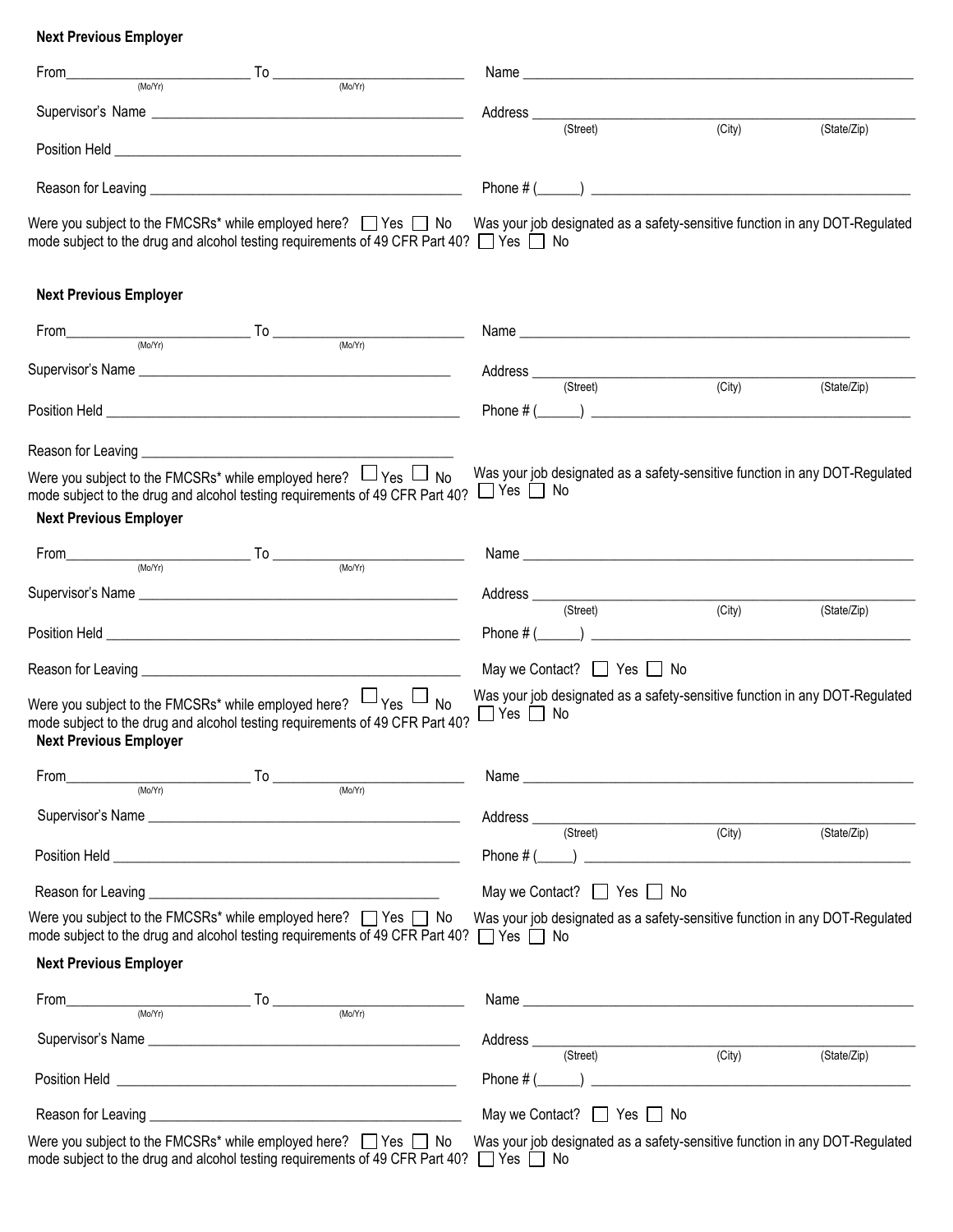#### **Next Previous Employer**

| From                                                                                                                                                                                                                           | To                |                                                                                                   | Name and the contract of the contract of the contract of the contract of the contract of the contract of the contract of the contract of the contract of the contract of the contract of the contract of the contract of the c |        |             |
|--------------------------------------------------------------------------------------------------------------------------------------------------------------------------------------------------------------------------------|-------------------|---------------------------------------------------------------------------------------------------|--------------------------------------------------------------------------------------------------------------------------------------------------------------------------------------------------------------------------------|--------|-------------|
| (Mo/Yr)                                                                                                                                                                                                                        |                   | (Mo/Yr)                                                                                           |                                                                                                                                                                                                                                |        |             |
|                                                                                                                                                                                                                                | Supervisor's Name |                                                                                                   | Address                                                                                                                                                                                                                        |        |             |
|                                                                                                                                                                                                                                |                   |                                                                                                   | (Street)                                                                                                                                                                                                                       | (City) | (State/Zip) |
|                                                                                                                                                                                                                                |                   |                                                                                                   | Phone $\#$ ( )                                                                                                                                                                                                                 |        |             |
|                                                                                                                                                                                                                                |                   |                                                                                                   | May we Contact? $\Box$ Yes $\Box$ No                                                                                                                                                                                           |        |             |
|                                                                                                                                                                                                                                |                   | mode subject to the drug and alcohol testing requirements of 49 CFR Part 40? $\Box$ Yes $\Box$ No | Were you subject to the FMCSRs* while employed here? $\Box$ Yes $\Box$ No Was your job designated as a safety-sensitive function in any DOT-Regulated                                                                          |        |             |
| <b>Next Previous Employer</b>                                                                                                                                                                                                  |                   |                                                                                                   |                                                                                                                                                                                                                                |        |             |
| From the contract of the contract of the contract of the contract of the contract of the contract of the contract of the contract of the contract of the contract of the contract of the contract of the contract of the contr |                   | $\mathsf{To}$ , and the set of $\mathsf{S}$                                                       | Name and the contract of the contract of the contract of the contract of the contract of the contract of the contract of the contract of the contract of the contract of the contract of the contract of the contract of the c |        |             |
| (Mo/Yr)                                                                                                                                                                                                                        |                   | (Mo/Yr)                                                                                           |                                                                                                                                                                                                                                |        |             |
|                                                                                                                                                                                                                                | Supervisor's Name |                                                                                                   | Address                                                                                                                                                                                                                        |        |             |
|                                                                                                                                                                                                                                |                   |                                                                                                   | (Street)                                                                                                                                                                                                                       | (City) | (State/Zip) |
|                                                                                                                                                                                                                                |                   |                                                                                                   |                                                                                                                                                                                                                                |        |             |

| Position Held                                                                                     | Phone # (                                                                                                                                             |
|---------------------------------------------------------------------------------------------------|-------------------------------------------------------------------------------------------------------------------------------------------------------|
| Reason for Leaving                                                                                | May we Contact?     Yes     No                                                                                                                        |
| mode subject to the drug and alcohol testing requirements of 49 CFR Part 40? $\Box$ Yes $\Box$ No | Were you subject to the FMCSRs* while employed here? $\Box$ Yes $\Box$ No Was your job designated as a safety-sensitive function in any DOT-Regulated |

# **Driving Experience**

|                                 |             | <b>Dates</b> | <b>Approximate Number of Miles</b> |  |  |
|---------------------------------|-------------|--------------|------------------------------------|--|--|
| <b>Class of Equipment</b>       | <b>From</b> | 10           | (Total)                            |  |  |
| Straight truck                  |             |              |                                    |  |  |
| <b>Tractor and Semi-trailer</b> |             |              |                                    |  |  |
| Tractor-two trailers            |             |              |                                    |  |  |
| Other                           |             |              |                                    |  |  |

 $\Box \Box \Box \Box \Box \Box \Box$  . The set of the set of the set of the set of the set of the set of the set of the set of the set of the set of the set of the set of the set of the set of the set of the set of the set of the set of the

List states operated in for the last five years\_\_\_\_\_\_\_\_\_\_\_\_\_\_\_\_\_\_\_\_\_\_\_\_\_\_\_\_\_\_\_\_\_\_\_\_\_\_\_\_\_\_\_\_\_\_\_\_\_\_\_\_\_\_\_\_\_\_\_\_\_\_\_\_\_\_\_\_\_\_\_\_\_\_\_\_\_\_\_\_\_\_\_\_\_\_\_\_\_\_

List special courses/training completed (PTD/DDC, Haz Mat, etc.) \_\_\_\_\_\_\_\_\_\_\_\_\_\_\_\_\_\_\_\_\_\_\_\_\_\_\_\_\_\_\_\_\_\_\_\_\_\_\_\_\_\_\_\_\_\_\_\_\_\_\_\_\_\_\_\_\_\_\_\_\_\_\_\_\_\_\_\_\_\_\_\_\_

What Safe Driving Awards do you hold and from whom? \_\_\_\_\_\_\_\_\_\_\_\_\_\_\_\_\_\_\_\_\_\_\_\_\_\_\_\_\_\_\_\_\_\_\_\_\_\_\_\_\_\_\_\_\_\_\_\_\_\_\_\_\_\_\_\_\_\_\_\_\_\_\_\_\_\_\_\_\_\_\_\_\_\_\_\_\_\_\_

# **Accident Record for past three years** *(attach sheet if more space is needed)*

| <b>Dates</b> | <b>Nature of Accident</b><br>(Head on, rear end, upset, etc.) | # of Fatalities | # of People Injured |
|--------------|---------------------------------------------------------------|-----------------|---------------------|
|              |                                                               |                 |                     |
|              |                                                               |                 |                     |
|              |                                                               |                 |                     |

# **Traffic Convictions for Forfeitures for the last three years** *(other than parking violations)*

| Location | Date | Charge | <b>Penalty</b> |
|----------|------|--------|----------------|
|          |      |        |                |
|          |      |        |                |
|          |      |        |                |

**Driver's License** *(list each driver's license held in the past three years)*